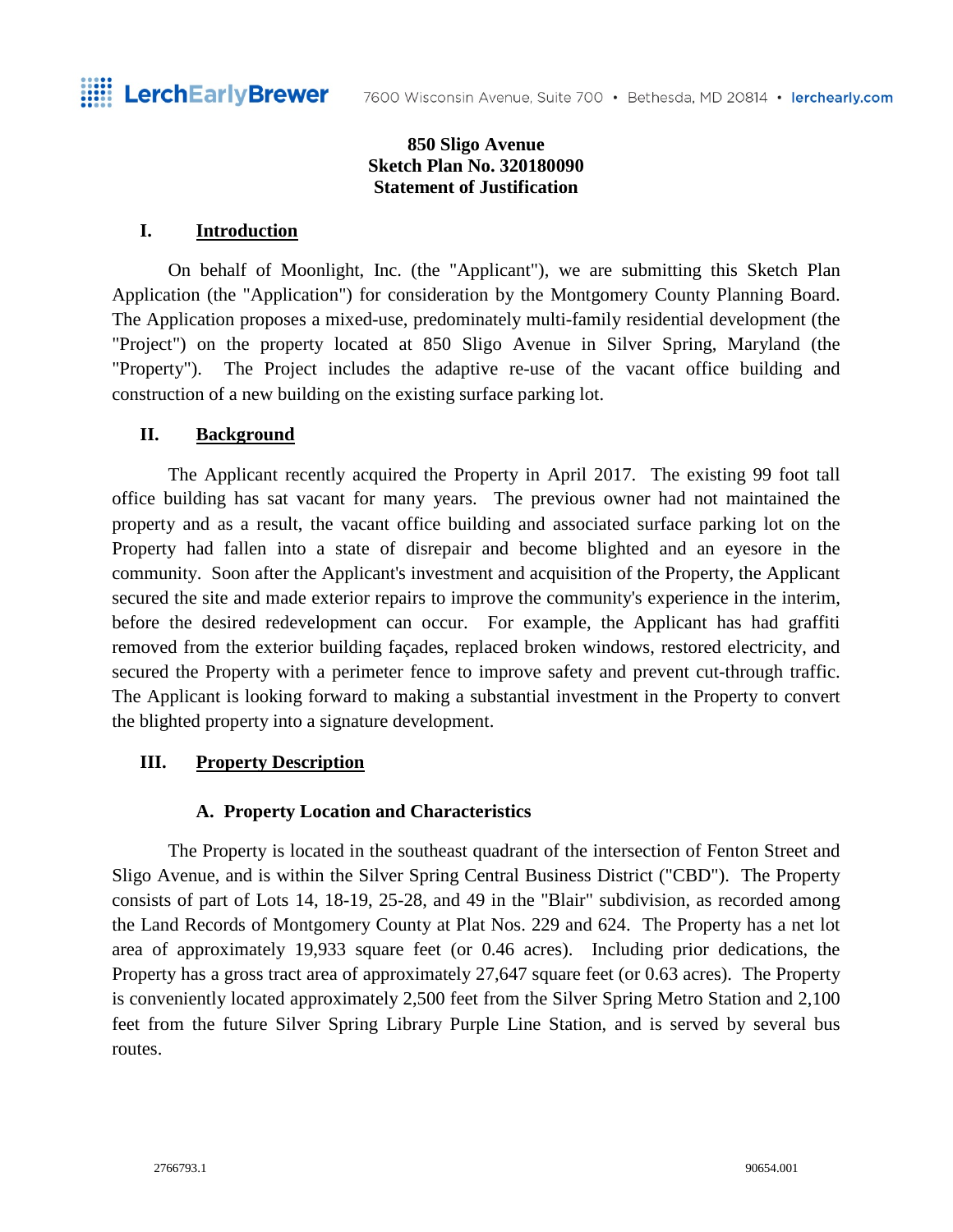The Property currently is improved with a vacant, 8-story office building and associated surface parking lot. The existing improvements have fallen into a state of disrepair and have become an eyesore in the community. The proposed redevelopment will significantly improve the visual appearance of the Property, and its relationship to both the CBD and the surrounding residential neighborhoods.

According to the Maryland State Department of Assessments and Taxation ("SDAT") records, the existing building was developed in 1965 and has approximately 35,594 square feet of gross floor area ("GFA"). There is currently no known stormwater management on the Property. As such the project provides an opportunity to implement stormwater management techniques on-site (where there currently is none).

The Property has frontage on three public rights-of-way: Sligo Avenue to the north, Fenton Street to the west, and Gist Avenue to the south. Currently, vehicular access is provided through four curb cuts – two on Gist, one on Sligo, and one on Fenton. As discussed below, the proposed redevelopment will improve vehicular circulation by eliminating two of the existing curb cuts, and reducing the total number of trips, as compared to the trips generated by the prior office use.

The Property is within the area encompassed by the *2000 Approved and Adopted Silver Spring CBD Sector Plan* (the "Sector Plan").

## **B. Zoning and Permitted Uses**

The Property is zoned CR 3.0, C-2.0, R-2.75, H-60T and is located in the Fenton Village Overlay Zone. Pursuant to Section 3.1.6 of the Montgomery County Zoning Ordinance (the "Zoning Ordinance"), multi-unit living and retail/service establishments are permitted uses in the CR Zone. As discussed in this Statement, the Project satisfies the various requirements of the Zoning Ordinance and substantially conforms to the recommendations of the Sector Plan.

# **C. Surrounding Zoning and Land Uses**

The Property serves as a transitional site between the more intensive commercial uses in the CBD and the single-family residential developments just outside the CBD boundaries. The Property's immediate surroundings are more specifically described as follows:

North: Directly to the north of the Property, across Sligo Avenue, is a strip-commercial shopping center building including a convenience store, quick service restaurant, and other retail/service uses, zoned CR 3.0, C-2.0, R-2.75, H-60T.

East: Abutting the Property to the east are two single-family residential homes, zoned R-60.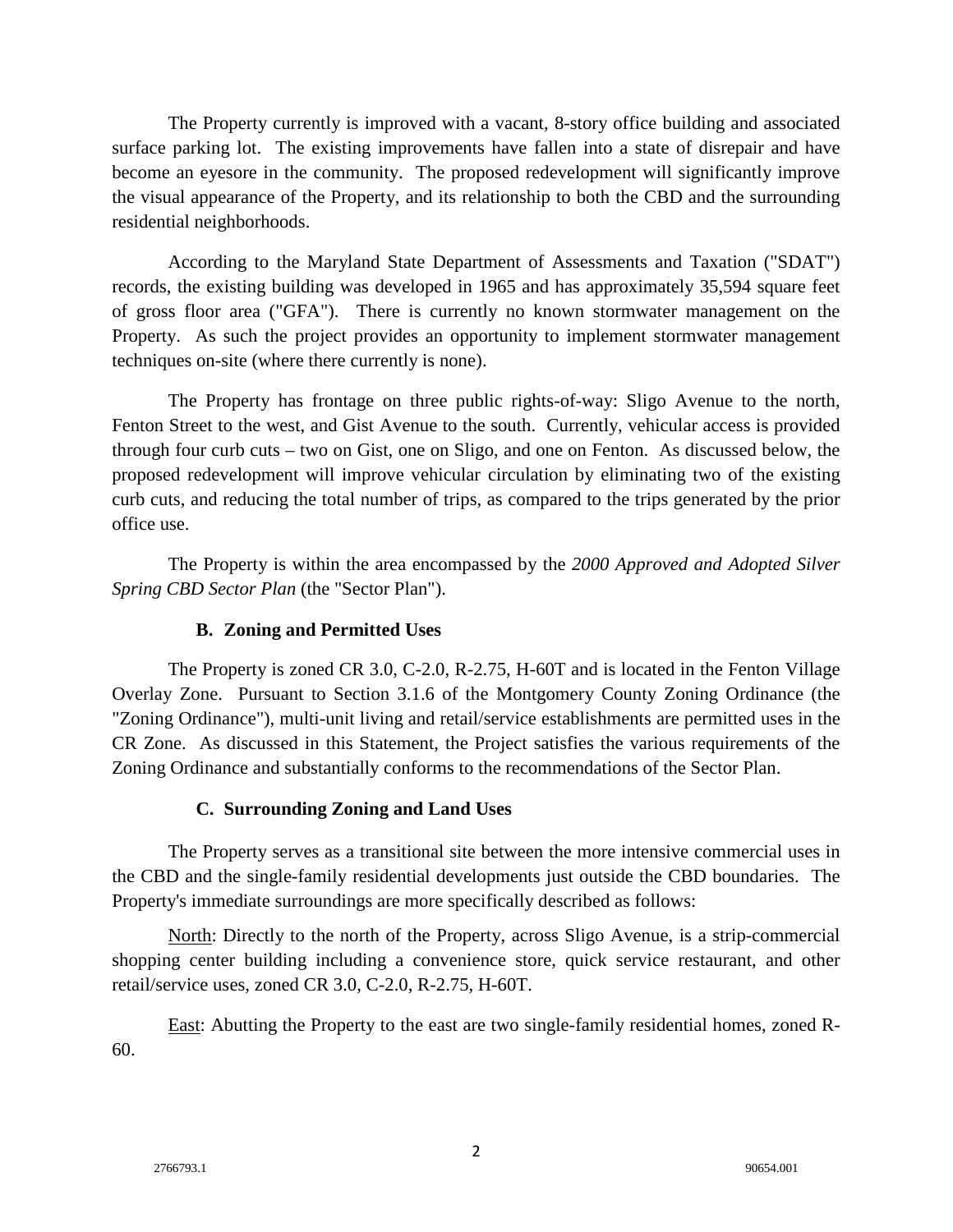South: Confronting the Property across Gist are single-family detached homes in the R-60 Zone.

West: Confronting the Property across Fenton Avenue are various commercial uses, including a Greyhound Bus terminal, hair salon, laundromat and restaurant, zoned CR 3.0, C-2.0, R-2.75, H-100T.

#### **IV. Proposed Development**

The Applicant is requesting approval to adaptively re-use the vacant office building and to construct a new building on the adjacent existing surface parking lot with up to 99,667 square feet of residential and non-residential uses. As part of this Sketch Plan Application, the Applicant is requesting approval for a combination of uses on the Property that will not exceed 6,911 square feet of commercial use and 92,750 square feet of residential use (or up to 85 dwelling units). The final allocation of residential and commercial density will be determined at site plan review.

Currently, at Sketch Plan, the Project proposes to provide a minimum of 15% Moderately Priced Dwelling Units ("MPDUs") (or up to 13 units), which provides an important opportunity to develop desired affordable housing in the Silver Spring CBD, in close proximity to transit. Accordingly, the Project will achieve an overall residential density bonus of 22% (or 16,726 square feet) pursuant to Chapter 25A of the Montgomery County Code. Pursuant to its designation as a "T" Zone and the corresponding special provisions for "T" Zones under Section 4.5.2.C of the Zoning Ordinance, to accommodate the 15% MPDUs and the residential density bonus, the Applicant is proposing to construct a building with a height of up to 75 feet.<sup>[1](#page-2-0)</sup> The final calculation of MPDUs will be determined at the time of Site Plan, when a more specific building design is completed.

## **A. Development Program**

The Project provides an important opportunity for significant investment to revitalize this long vacant Property, which has become an eyesore in the community, with a vibrant residential development. The Project provides a context sensitive design and responds to both the Property's prominent location as a gateway entrance to the CBD and as a transitional site to the singlefamily residential neighborhoods located just outside the CBD boundary. The proposed residential development, in walking distance to transit and the existing office and commercial

<span id="page-2-0"></span><sup>&</sup>lt;sup>1</sup> Section 4.5.2.C.2 provides for two alternative means to achieve additional building height, in order to

accommodate additional MPDUs on the Property. The Project meets both of these alternatives. Subsection (d) allows for additional height given the Property's location (within the CBD) and zoning (mapped at a height less than 145'), and inclusion within the Silver Spring CBD Sector Plan, which generally recommends increased affordable housing. Additionally, subsection (f) allows for additional height on a portion of the building, so long as the average height of the building is no greater than 60' (*i.e*. the maximum height allowed by the zone) – the Department of Permitting Services has confirmed that the average height is calculated based on the total roof area of the new construction.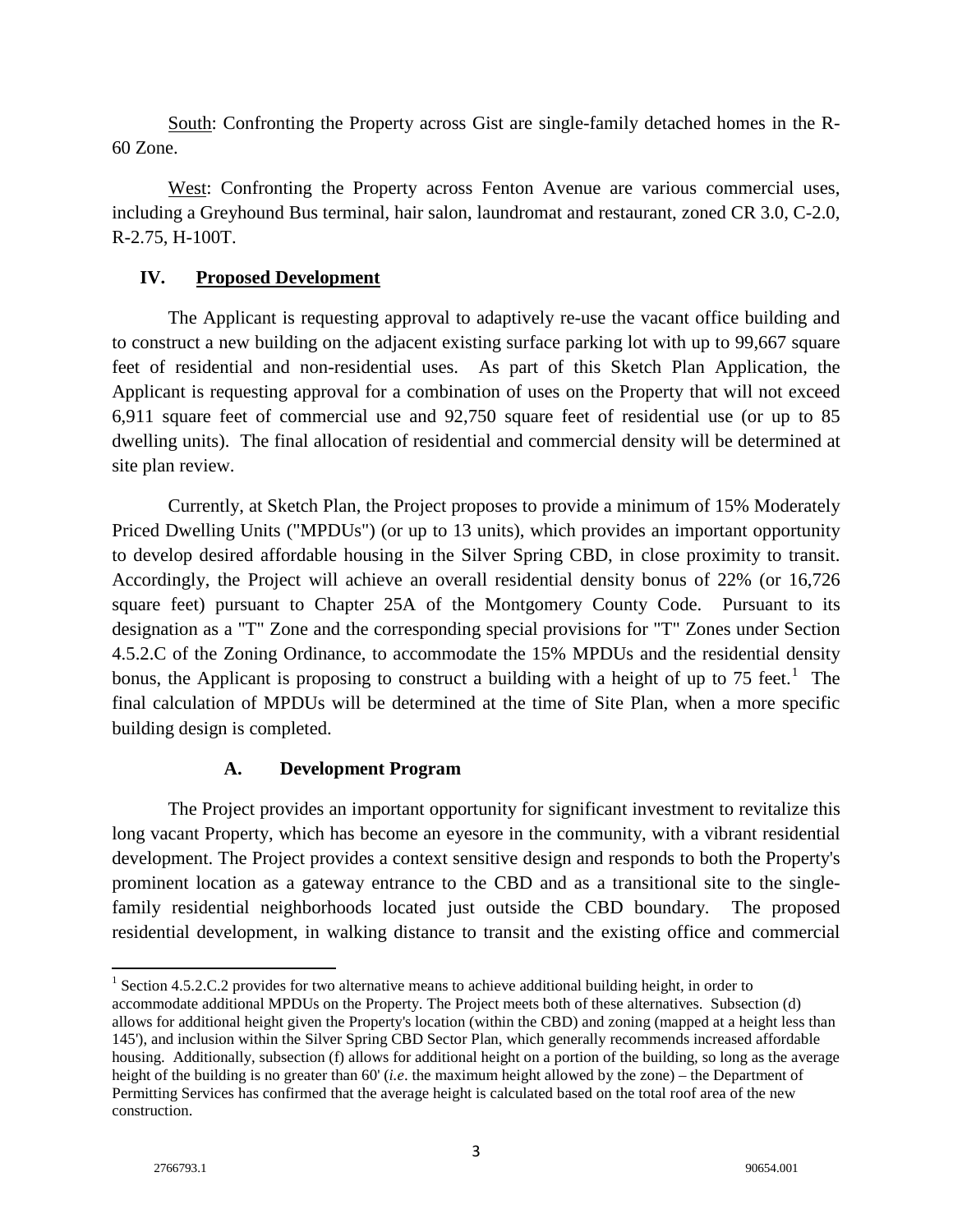uses in the CBD, will allow residents to utilize alternative modes of transportation for work trips and daily living. The building will have a maximum height of 60 feet along Fenton Street, Sligo Avenue, and Gist Avenue, and will step-back to a maximum overall height of up to 75 feet, which is necessary to accommodate the proposed MPDUs.

The Project will introduce a new sidewalk environment, including landscaping and streetscape improvements. In addition, stormwater management will be added where there currently is none, as will public benefits and residential amenities, all of which are described in more detail below.

The Project will be developed in one phase.

#### **B. Architectural Narrative**

Through adaptive re-use, the Applicant will transform the vacant office building, which has fallen into a state of disrepair, into residential use with the potential for a limited amount of ground floor commercial use. The footprint of the existing building and its density will remain unchanged. The Applicant is proposing to construct a new residential building on the adjacent surface parking lot. The new residential building will tie into the existing building, with connection being the minimum necessary to provide adequate means of egress and access to accommodate shared common facilities (*e.g*. parking, loading, utilities and equipment rooms, amenities and the residential building lobby). As such, as confirmed by the Department of Permitting Services, the new residential construction is not considered an expansion of the existing building, but rather a new building. The interior of the existing building will be renovated, and the exterior of the existing building will be re-skinned to provide a new, contemporary appearance that will tie in with the design of the adjacent new construction, so as to read as one cohesive project. The building will be designed to complement both the nearby single-family residential property to the East and South, as well as the multi-family residential and commercial development underway within the Fenton Village Overlay to the North and West of the property.

The Project will include the construction of a new residential building atop the existing surface parking lot. The massing of the proposed new construction will be designed to complement both the mixed use and multi-family development encouraged by the Fenton Village Overlay, while at the same time stepping-down to the east to respect the height, massing and scale of neighboring single-family properties. The new residential building component will have a height of 60 feet along Fenton Street and Gist Avenue, stepping up to a maximum height of 75' to accommodate MPDUs.

The Project's design displays particular sensitivity to the confronting/abutting residential properties. As mentioned above, the building will have a maximum height of 60 along Gist, where it confronts single-family residential homes located across Gist to the south (pursuant to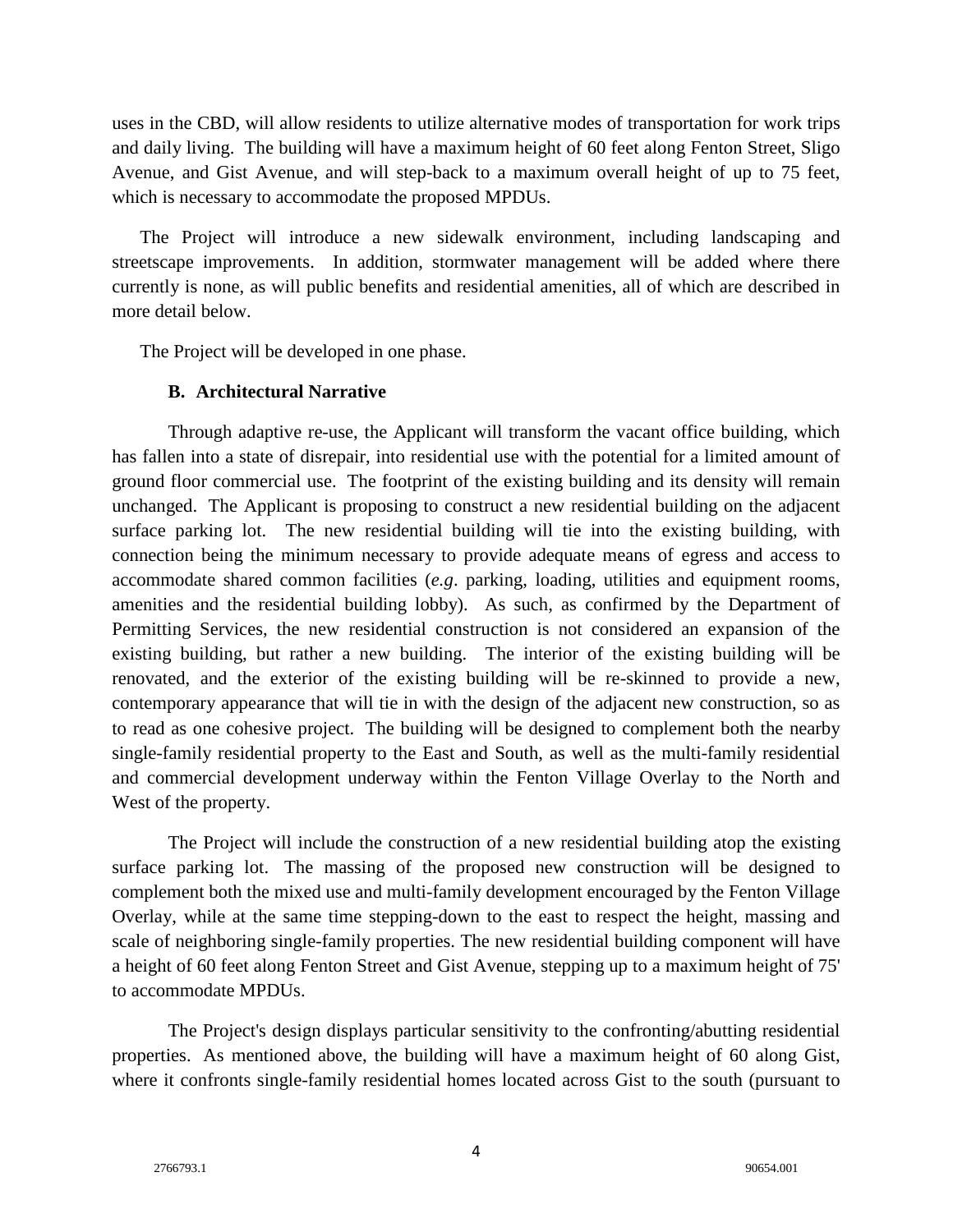Section 4.9.8.C.1.b of the Zoning Ordinance).<sup>[2](#page-4-0)</sup> It will have a maximum height of 35' along the eastern Property boundary that abuts single-family homes (pursuant to Section 4.1.8.B.2.a of the Zoning Ordinance). The building will gradually step-back and up to achieve an overall height of 75', which will provide an appropriate transition to the existing building and CBD beyond. With the additional story, the Project will accommodate 15% MPDUs. Importantly, all sides of the building will be treated as primary facades to ensure high quality design and articulation on all sides. The exterior of the building will be broken down with vertical and horizontal relief, utilizing both planar and material changes, to reduce the scale to fit the context.

The Project also responds to the Property's location as an entrance to the CBD. The new residential building proposed will incorporate unique architectural treatment and design directly at the corner of the intersection of Gist and Fenton Street to mark this entrance to the CBD. The architectural design and building height proposed is reflective of the Property's location within the CBD and will also provide an appropriate transition to the residential neighborhoods just outside of the CBD.

## **C. Parking and Loading**

The Project will provide adequate parking on-site to accommodate all users of the Property. All on-site surface parking will be replaced with structured parking. The structured parking will be below-grade. A limited portion of the garage will be visible above-grade, and will be treated similar to the building façade so as to blend seamlessly into the rest of the building. In response to comments received from the community, the Applicant has redesigned the access to parking and loading, to minimize impacts on the surrounding neighborhood. As a result, access to the tenant/resident parking is currently proposed to be accommodated from Gist Avenue, with loading/trash removal activities being restricted to Sligo Avenue. The Applicant will continue to explore the configuration and access to parking and loading, with the final design to be determined at the time of Site Plan. The Project will comply with the design standards in Section 6.2.8 of the Zoning Ordinance.

The Property is located in the Silver Spring Parking Lot District ("PLD"). Properties located within the PLD are not required to provide on-site parking otherwise required by the Zoning Ordinance. The Property is also in close proximity to transit (Silver Spring Metro Station, future Purple Line station and various bus routes). Nonetheless, the Project will provide adequate parking on-site to meet the demand of the residents and their visitors/guests.

Additionally, to further promote alternative means to transportation, both short-term and long-term bicycle parking will be provided in conformance with the requirements of Section 6.2.4.C of the Zoning Ordinance. A minimum of 95% of the required bike spaces will be long-

<span id="page-4-0"></span><sup>&</sup>lt;sup>2</sup> DPS has confirmed that Section 4.9.7.C.1.b, which provides more specific height compatibility requirements for properties in the Fenton Village Overlay Zone, supersedes the requirements contained in Section 4.1.8 for sites *confronting* properties in a residential detached zone.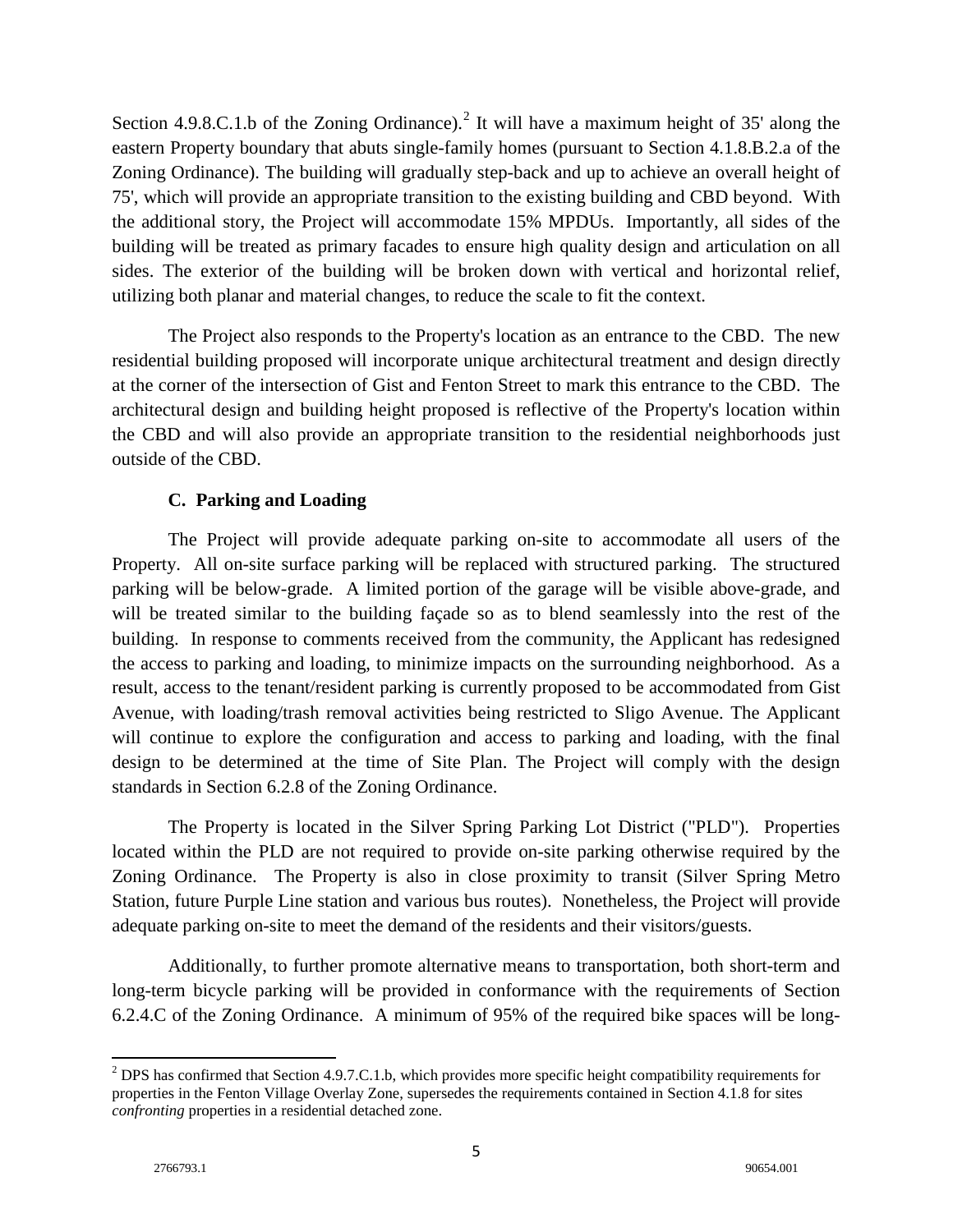term and securely located in the garage. A minimum of 5% of the required spaces will be shortterm and will be available to the public in a convenient, well-lit location. The final bike parking numbers will be determined at Site Plan when the number of units is finalized.

#### **D. Vehicle and Pedestrian Circulation**

The Project is located within 2,500 feet of the Silver Spring Metro station and 2,100 feet of the proposed Silver Spring Library Purple Line station. The Project will provide significant improvements to the pedestrian environment and will improve both pedestrian and vehicular circulation at this transit oriented location.

As previously described, vehicular access to the Property is currently provided through four access points, along Gist, Fenton Street and Sligo Avenue. The Project will result in improved vehicular access through the consolidation of access points from four to two. The Project will utilize the access point off of Sligo Avenue for loading and service activities, and an eastern-most access point along Gist for resident/visitor parking. The vehicular access point on Fenton Street and the western most point along Gist Avenue are proposed to be closed.

The proposed building continues the building line established by the existing building. The location of the existing and proposed buildings, directly along the street, will further define and activate the pedestrian environment on all three of the Property's frontages. Additionally, the new building has been designed to incorporate appropriate transparency, to further activate the pedestrian environment along Fenton Street.

The streetscape along all frontages will be upgraded in conformance with the Silver Spring Streetscape Standards and include ADA-compliant sidewalks, street trees, and adequate street lighting to ensure safety.

## **E. Public Use and Recreational Amenities**

Under the Optional Method of Development in the CRT Zone (given the land area and number of existing and planned right-of-way frontages), the Applicant is required to provide 5% of the net lot area as public use space. The Sector Plan and Fenton Village Overlay Zone encourage the transfer of public open space requirements off-site (*see* section 4.9.8.A.4). Thus, given the constrained site, the Applicant is proposing to provide off-site public open space improvements in accordance with Section 6.3.6.C of the Zoning Ordinance and consistent with the recommendations of the Fenton Village Overlay Zone.

The Project provides residential amenities, including an outdoor courtyard located between the existing and proposed buildings. The courtyard has been strategically designed and located to provide a quiet space, buffered from the noise of the surrounding streets with greenscapes and plantings, which encourage relaxation and social interaction with the community. The courtyard will be carefully detailed and landscaped, and is planned to include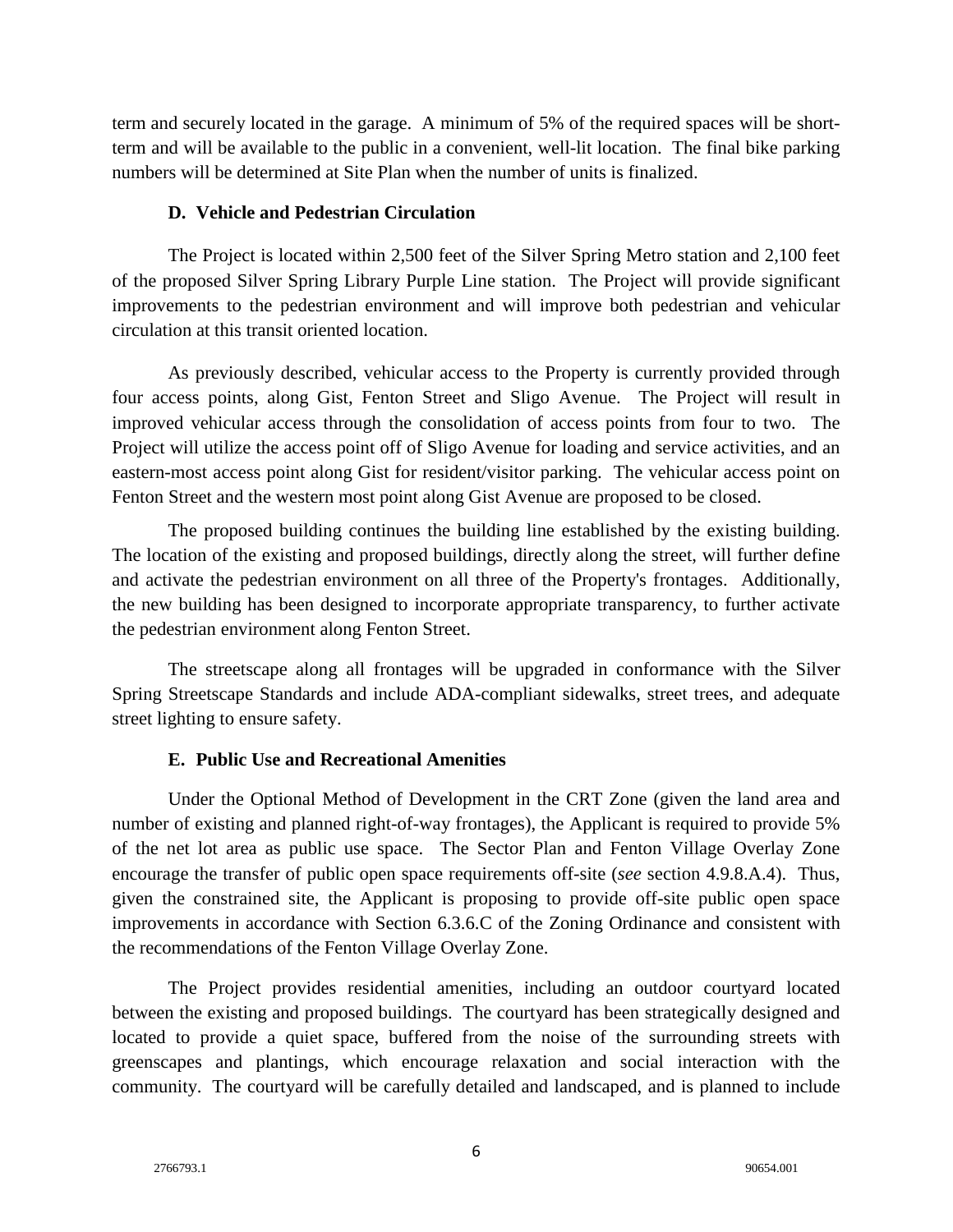outdoor seating opportunities. The scale of the courtyard also serves to provide a visual break and buffer between the existing and proposed buildings, as well as to allow for additional exterior exposure for dwelling units at upper levels.

Section 6.3.9 of the Zoning Ordinance requires that any building containing 20 or more dwelling units must offer recreational facilities in accordance with M-NCPPC's Recreation Guidelines. The Applicant's recreation and amenity analysis, as required by M-NCPPC's Recreation Guidelines and the CR Zone, will be submitted at the time of Site Plan approval.

#### **V. Sector Plan Compliance**

The Project is in substantial conformance with the *2000 Approved and Adopted Silver Spring Central Business District Sector Plan*. The proposed Project furthers many of the specific goals of the Sector Plan and will contribute to the creation of a thriving downtown residential community. Included among the Sector Plan's vision for Silver Spring is "to become a more desirable place to live, with a choice of housing types…" (*see* page 13). The residential development proposed by the Project contributes to this goal by providing additional housing choices in close proximity to transit services.

The Project also provides important environmental benefits. The Sector Plan identifies stormwater management as the "CBD's most important environmental issues." (*see* pages 2, 143). Currently, there are no known stormwater management facilities on the Property. As such, the proposed redevelopment provides an important opportunity to improve the treatment of stormwater runoff. Specifically, the Project would allow for the introduction of Environmental Site Design ("ESD") to the Maximum Extent Practicable.

The Sector Plan contains six themes that guide the vision for the Silver Spring CBD: (1) a transit-oriented downtown, (2) a commercial downtown, (3) a residential downtown, (4) a civic downtown, (5) a green downtown, and (6) a pedestrian friendly downtown.

> 1. TRANSIT-ORIENTED DOWNTOWN. *The Plan's land use and development recommendations strive to balance the needs of commuter and local traffic, of walkers and drivers, and to maximize the investment in Silver Spring's transit infrastructure*.

The Project is located in close proximity to various public transportation resources including: the Silver Spring Metro and MARC station, various bus lines, and the future Silver Spring Purple Line station. The Project will provide additional housing within walking distance of various transit options, which will promote the utilization of transit for both work and recreational trips. The Project also provides streetscape improvements along all three of the Property's frontages – Gist Avenue, Fenton Street and Sligo Avenue – to enhance the pedestrian environment.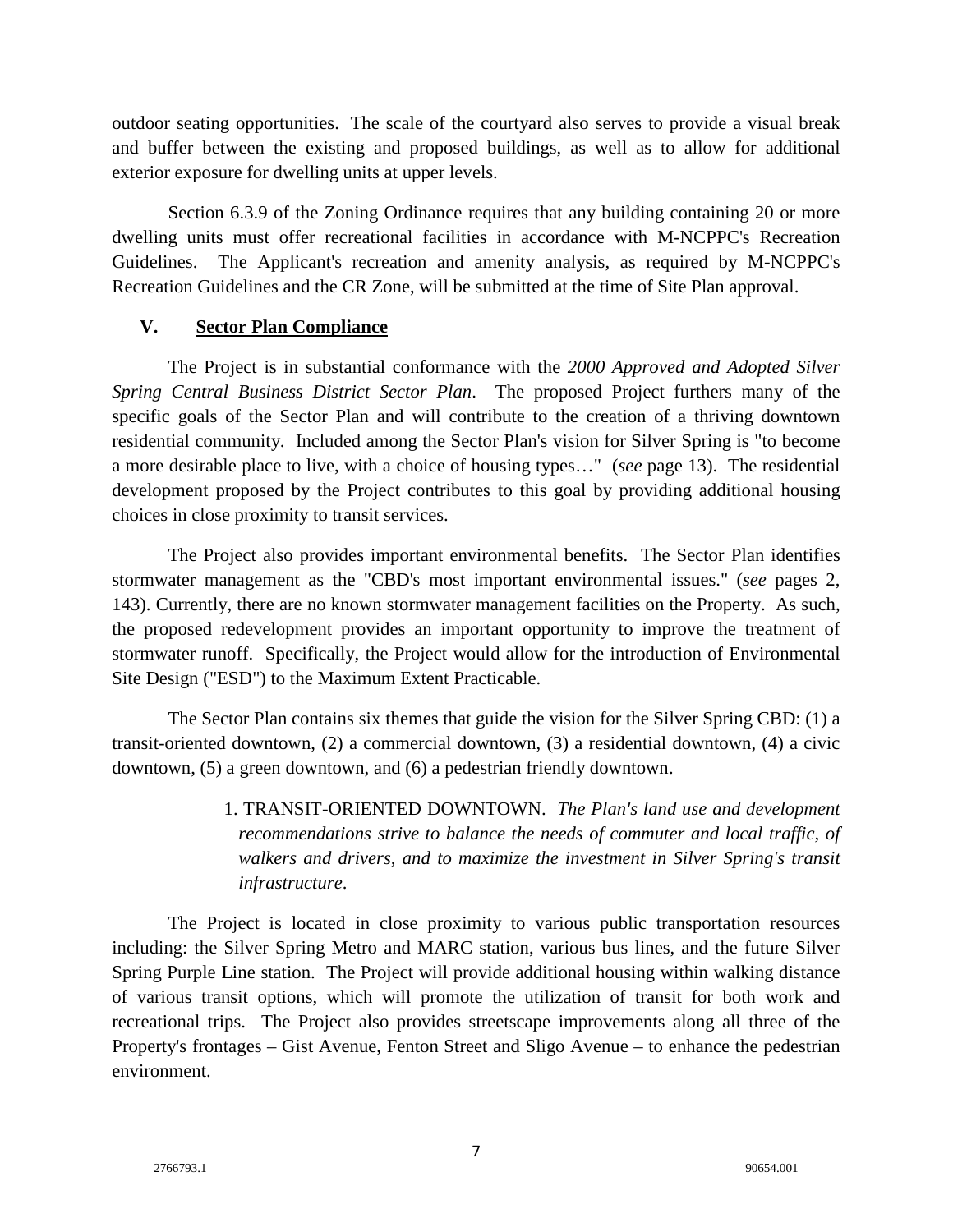# 2.COMMERCIAL DOWNTOWN. *Silver Spring's location, infrastructure, and position in the metropolitan area market will continue its role as an employment center. New retail development will serve the local community with a mix of chain and independent businesses offering convenience and specialty shopping, restaurants, and entertainment*.

The project adds residential units that will support the existing and planned commercial uses in downtown Silver Spring, to create a truly sustainable downtown. The Project may include a limited amount of ground-floor commercial use in keeping with the character of the Fenton Village, which includes small scale commercial uses.

> 3. RESIDENTIAL DOWNTOWN. *This Plan seeks to create a mix of housing choices, including low-rise high-density apartments and townhouses, supported by parks, shopping, cultural, civic, and employment uses with transit and Beltway access to make a convenient and thriving community*.

The Project will provide new residential units in the CBD, within walking distance of various transit services. The proposed residential use will also help support the existing commercial and office uses in the CBD, providing additional opportunities for residents to live near their work.

The Sector Plan recommends creating additional housing downtown and the introduction of diverse housing types. The Project promotes this goal by providing diverse housing opportunities through a variety of unit sizes and layouts (the exact unit mix will be determined at the time of Site Plan). The additional housing provided by the Project will attract a wide demographic, and will facilitate the availability of new housing in a range of types and rents within walking distance of transit. And because the Project includes MPDUs (up to 15%), it will facilitate economic diversity located near transit and important services.

In conformance with the objectives of the Sector Plan, the additional residential development will activate the urban environment and contribute to the creation of a "thriving downtown residential community." Additionally, as discussed above, the building has been designed to promote compatibility with the surrounding single-family residential homes and will create an approachable residential urban scale.

> 4. CIVIC DOWNTOWN. *This Plan views civic facilities as partners in economic revitalization. New and regenerated facilities will draw people downtown, returning it to the center of community life and creating opportunities for economic and social connections*.

The Project provides additional housing, which will facilitate the Sector Plan's goal of returning the CBD to the center of community life, and encourage more economic and social connections. The streetscape improvements proposed will activate the street. Through this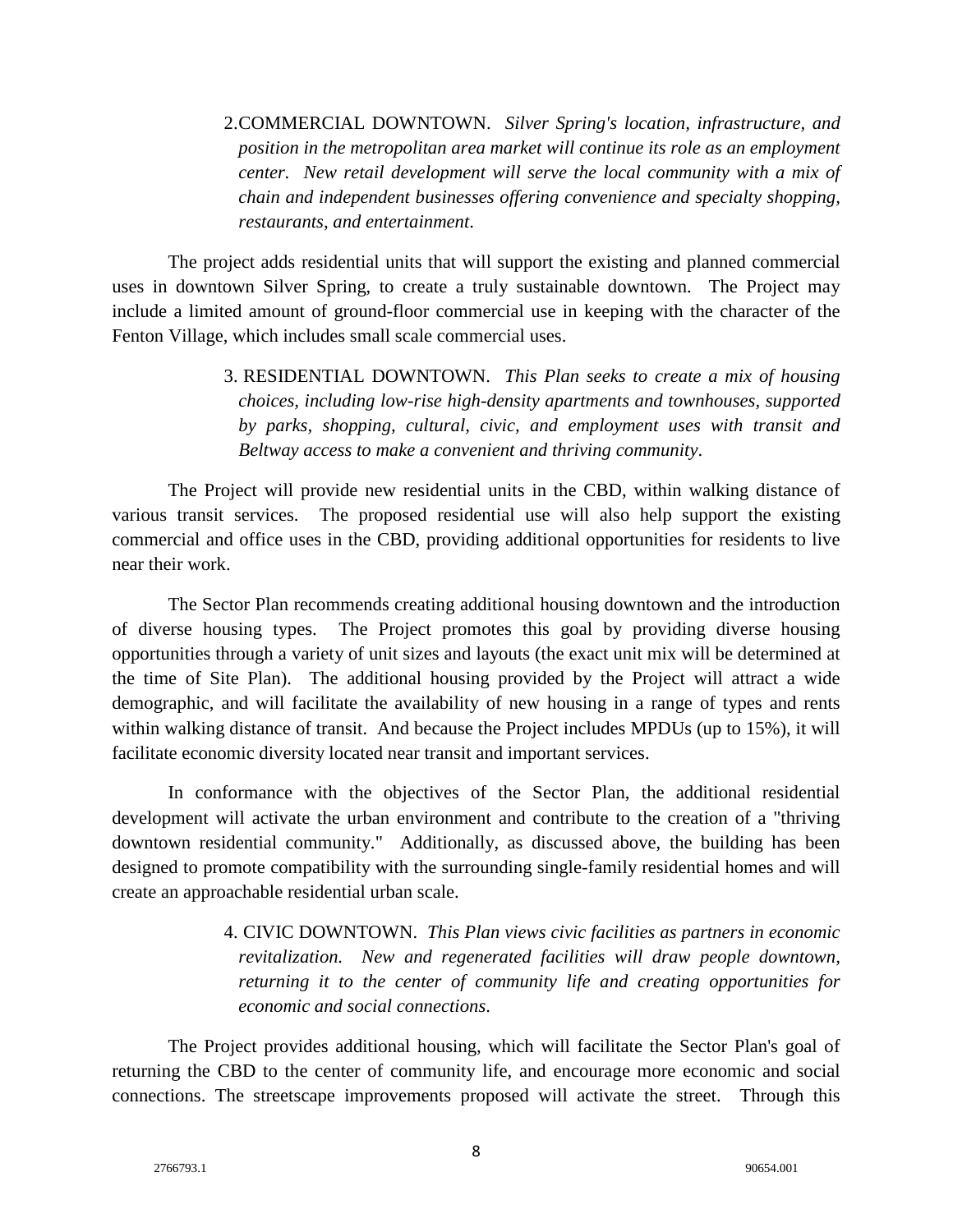activation, the streetscapes will serve as a place for informal social interactions, and will add to the variety of the civic spaces in the CBD.

> 5. GREEN DOWNTOWN. *This Plan envisions shaded, tree-lined streets and well-placed green parks and plazas, creating a comprehensive system of open spaces that provide economic, environmental, and aesthetic benefits through downtown*.

As discussed above, the Project will significantly enhance the pedestrian environment. The Project provides streetscape improvements along all three frontages. The streetscapes will be tree lined, with wide sidewalks, and paving, in accordance with the Silver Spring streetscape standards. Additionally, the Project provides a setback on the eastern property boundary, which will incorporate landscaping and serve as a transitional buffer to the abutting residential homes.

Given the Property's prominent location, the Project also provides an important opportunity to transform the blighted Property into a gateway development. The Project will provide an architecturally pleasing building, and when combined with streetscape features, serve as a prominent entry feature to mark this entrance to the CBD.

In accordance with Section 6.3.6.C, and as recommended by the Sector Plan and Fenton Village Overlay Zone, the Project will meet the public open space requirements through off-site improvements.

> 6. PEDESTRIAN FRIENDLY DOWNTOWN. *This Plan encourages the development of active streets and sidewalks, busy with people walking to shop, commute, or for pleasure. They will become a defining feature downtown, and will support activity, creating the setting for community*.

The proposed Project will provide additional housing in walking distance to existing retail, restaurant, and office uses. This proximity to existing and proposed civic and commercial uses will promote pedestrian activity and street activation. The architectural design of the Project also enhances the pedestrian environment. The buildings are located directly along the street edge to create a continuous building line and define the pedestrian environment. The main pedestrian entrance to the lobby has been located on Fenton Street to provide additional activation along this prominent frontage. Additionally, the building design will incorporate appropriate transparency and articulation to activate the street and create a comfortable pedestrian scale.

The loading dock has been strategically located to minimize pedestrian-vehicular conflicts. In response to comments received from the community, loading is currently proposed to be accessed off of Sligo Avenue, which has more of a commercial character. Access to parking and loading will continue to be studied and be determined at the time of Preliminary and Site Plan.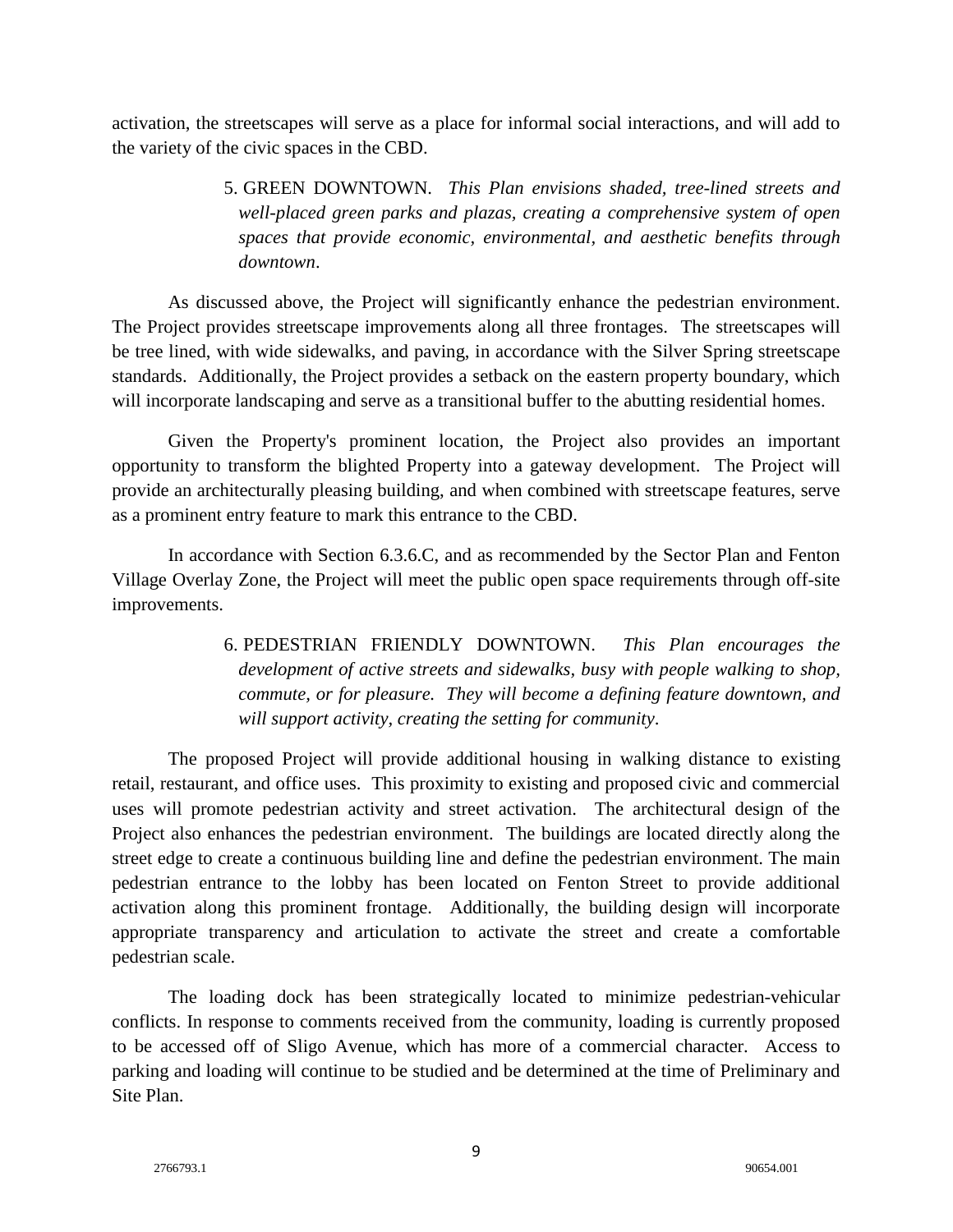#### **A. Fenton Village Overlay Zone**

The Property is located within the Fenton Village district in the Sector Plan. The Fenton Village is "envisioned as a diverse community of people living and working together to create a tightly-knit urban neighborhood." The Sector Plan seeks to incentivize reinvestment and redevelopment to promote the revitalization of the Fenton Village, while also recognizing the need for appropriate transitions between the commercial uses and adjacent single-family neighborhoods. Additional housing opportunities are encouraged, as new housing developments play a critical role in both upgrading the physical environment and bringing new residents to the area to support the existing and planning retail, employment, and entertainment opportunities. The Sector Plan also focuses on improving the streetscape and pedestrian environment to encourage street activity. Additionally, to help incentivize redevelopment, The Fenton Village also seeks to allow for the transfer of open space requirements off-site to increase the buildable area on individual properties.

The Project furthers these objectives by providing additional housing opportunities and significant enhancements to the pedestrian environment through building design and streetscape improvements. The Project will incorporate design elements to mark this entrance into the CBD. At the same time, the building architecture has been designed to facilitate an appropriate transition to the single-family residential neighborhood just outside of the CBD boundary through setbacks, step-backs, and overall building design.

## **B. Urban Design**

The Project also promotes many of the urban design goals of the Sector Plan, including:

• General Recommendations:

oImproves and creates an attractive pedestrian environment through the building location along the street, improved streetscape, ample transparency, articulation on all facades, and appropriately scaled building height.

- Recommendations for the Fenton Village:
	- oProvides additional housing, in the transition area between the commercial and residential areas;
	- o Streetscape improvements;
	- o Infill development, through construction of a new residential building, that defines the street and enhances the pedestrian environment;
	- oProvides an appropriate transition between the commercial district and the adjacent single-family residential homes through variations in building height, and the provision of setbacks, and green, landscaped buffers; and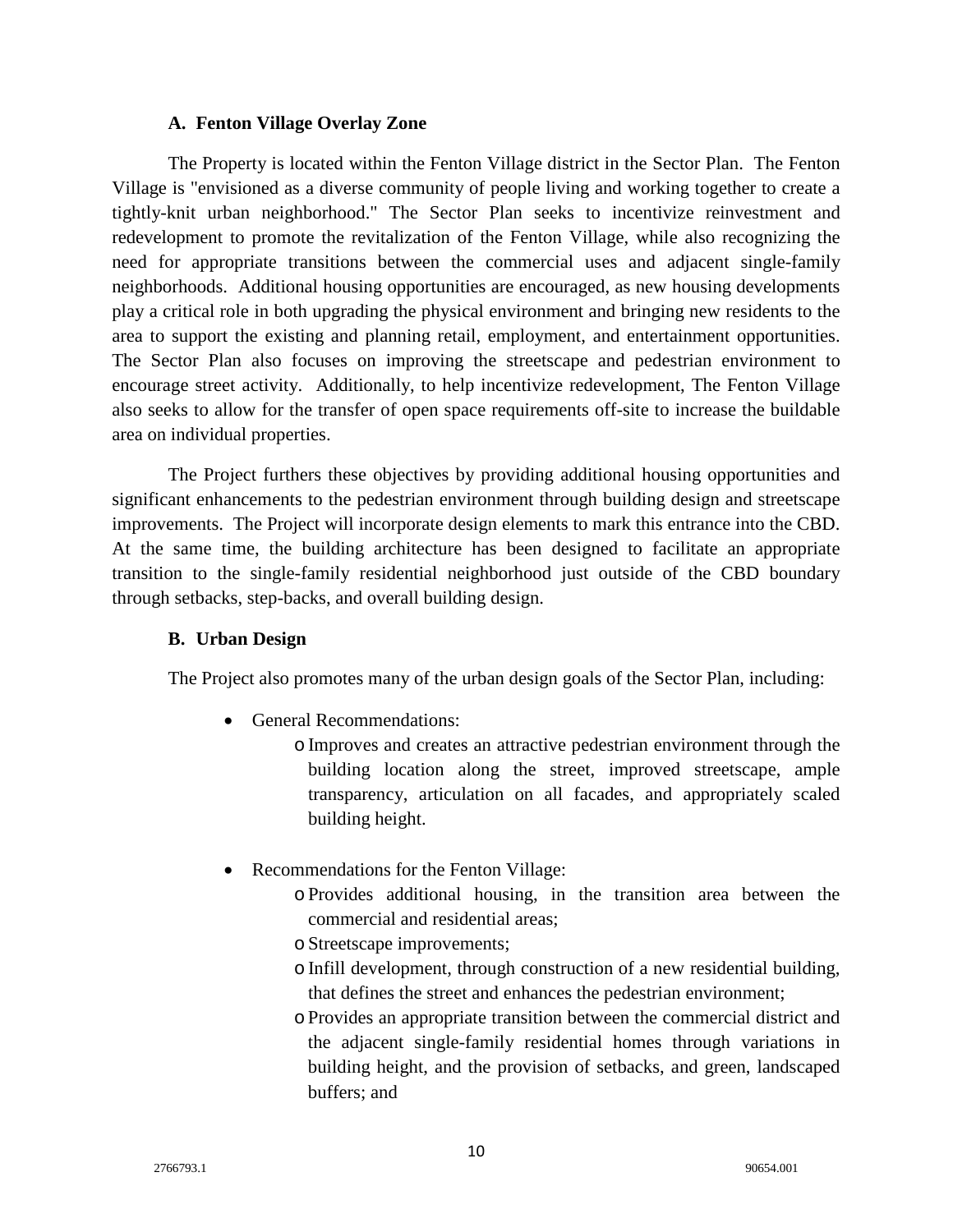oLimits the building height along Fenton Street to 60', with a step-back to the overall building height of 75', to accommodate 15% MPDUs.

As illustrated above, the Project substantially complies with the Sector Plan's goals and objectives. The Project strikes an appropriate balance between achieving the Sector Plan's goal for reinvestment/redevelopment of the vacant Property, with the need to achieve compatibility with the surrounding single-family residential homes.

## **VI. Zoning Ordinance Conformance**

# **A. Objectives**

Section 4.5.1 of the Zoning Ordinance states that the CR zone "permit[s] a mix of residential and nonresidential uses at varying densities and heights. The zone promote[s] economically, environmentally and socially sustainable development patterns where people can live, work, recreate, and access services and amenities." The Project responds to the specific objectives of the CR Zone as follows:

# *(a) Implement the recommendations of applicable master plans;*

As discussed in Section V above, the Project implements the recommendations of the Sector Plan.

# *(b) Target opportunities for redevelopment of single-use commercial areas and surface parking lots with a mix of uses;*

The Project provides an opportunity to redevelop the vacant office building (through adaptive re-use) and associated surface parking lot (through construction of a new residential building), which have fallen into a state of disrepair, with a more contemporary residential development that responds to its transit oriented location. The Project will eliminate all surfacelevel parking currently provided on the Property and will replace it with a new architecturally pleasing building (with structured parking below), improved pedestrian streetscapes, and stormwater management (where none currently exists).

> *(c) Encourage development that integrates a combination of housing types, mobility options, commercial services, and public facilities and amenities, where parking is prohibited between the building and the street;*

The residential component of the Project incorporates a variety of housing options, including a diverse range of unit sizes. Additionally, up to 15% of the units will be MPDUs. Thus, the Project provides diverse housing opportunities located within walking distances of several transit facilities including: the Silver Spring Metro and MARC station, various bus lines, and the future Silver Spring Purple Line station.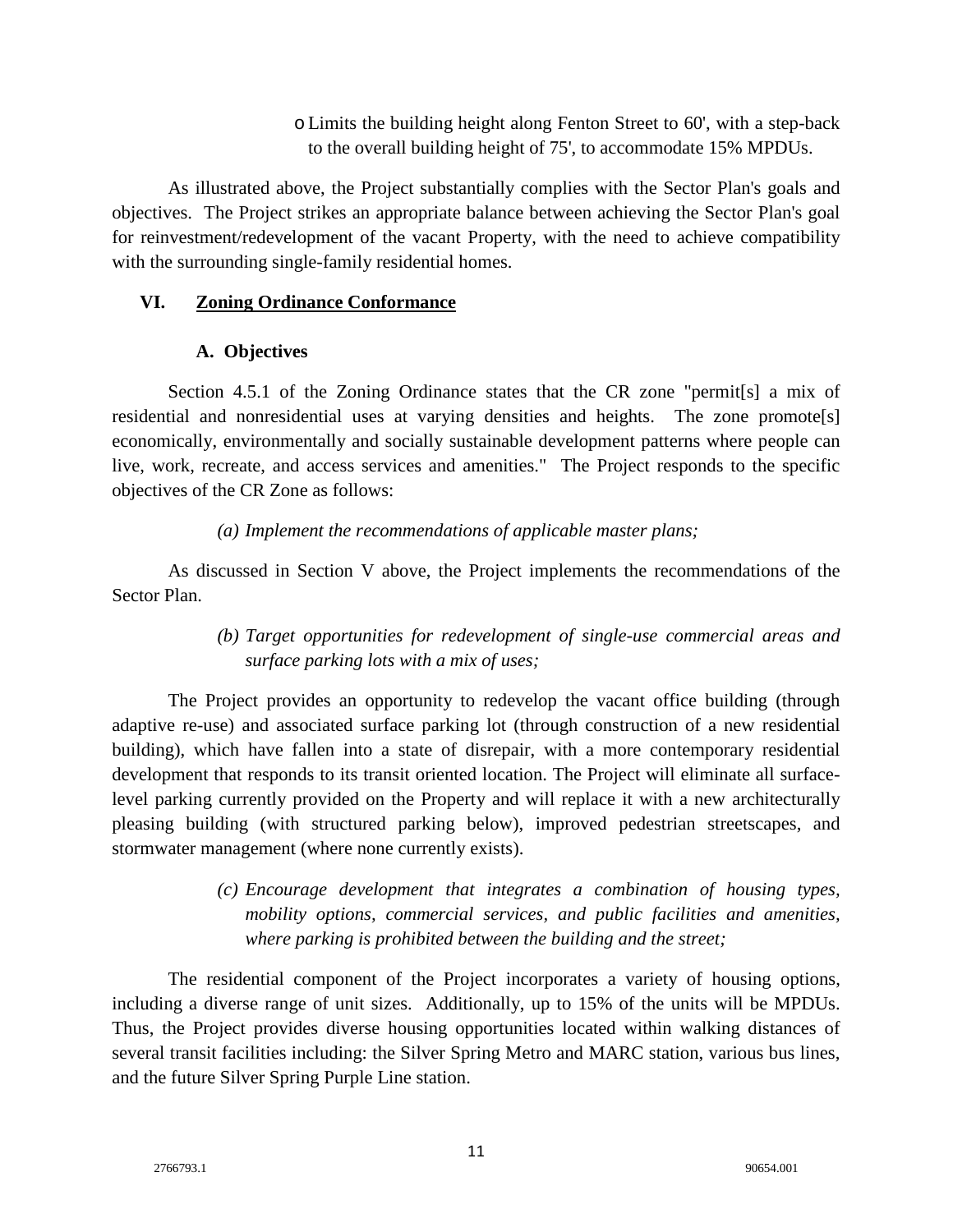The residential development proposed by the Project will support the existing and proposed commercial uses within the CBD. The Project will also significantly improve the pedestrian environment, which will facilitate multiple modes of transportation and provide improved access to the Property.

> *(d) Allow a flexible mix of uses, densities, and building heights appropriate to various settings to ensure compatible relationships with adjoining neighborhoods;*

The proposed development will contribute to the revitalization of the Fenton Village and the vibrancy of the CBD. As discussed in detail above, the Project responds to its prominent location as an entrance to the CBD, while also providing appropriate transitions to the surrounding residential neighborhood just outside the CBD boundary. As discussed above, the residential development proposed by the Project complements the surrounding neighborhoods.

> *(e) Integrate an appropriate balance of employment and housing opportunities; and*

The Project adds to the housing diversity and opportunities in the CBD, which will support the existing and planned commercial uses in the CBD.

> *(f) Standardize optional method development by establishing minimum requirements for the provision of public benefits that will support and accommodate density above the standard method limit.*

The Project will include public benefits, in accordance with the requirements in Section 4.5.4.A.2 of the Zoning Ordinance. *See* Section VI (C) below.

## **B. Purpose – Fenton Village Overlay**

The Project promotes the purposes, outlined in Section 4.9.8.A, of the Fenton Village Overlay Zone:

## i. *Facilitate the implementation of an organized and cohesive development pattern that is appropriate for an urban environment*;

The Project provides for the adaptive re-use of the existing, vacant office building and infill redevelopment of the existing underutilized surface parking lot with construction of a new residential building. The proposed building has been pulled up to the street, to continue the building line established by the existing building and further define the pedestrian environment. The building design and massing responds to the transit-oriented and urban nature of the Project, and continues the urban development pattern established in the CBD. At the same time, the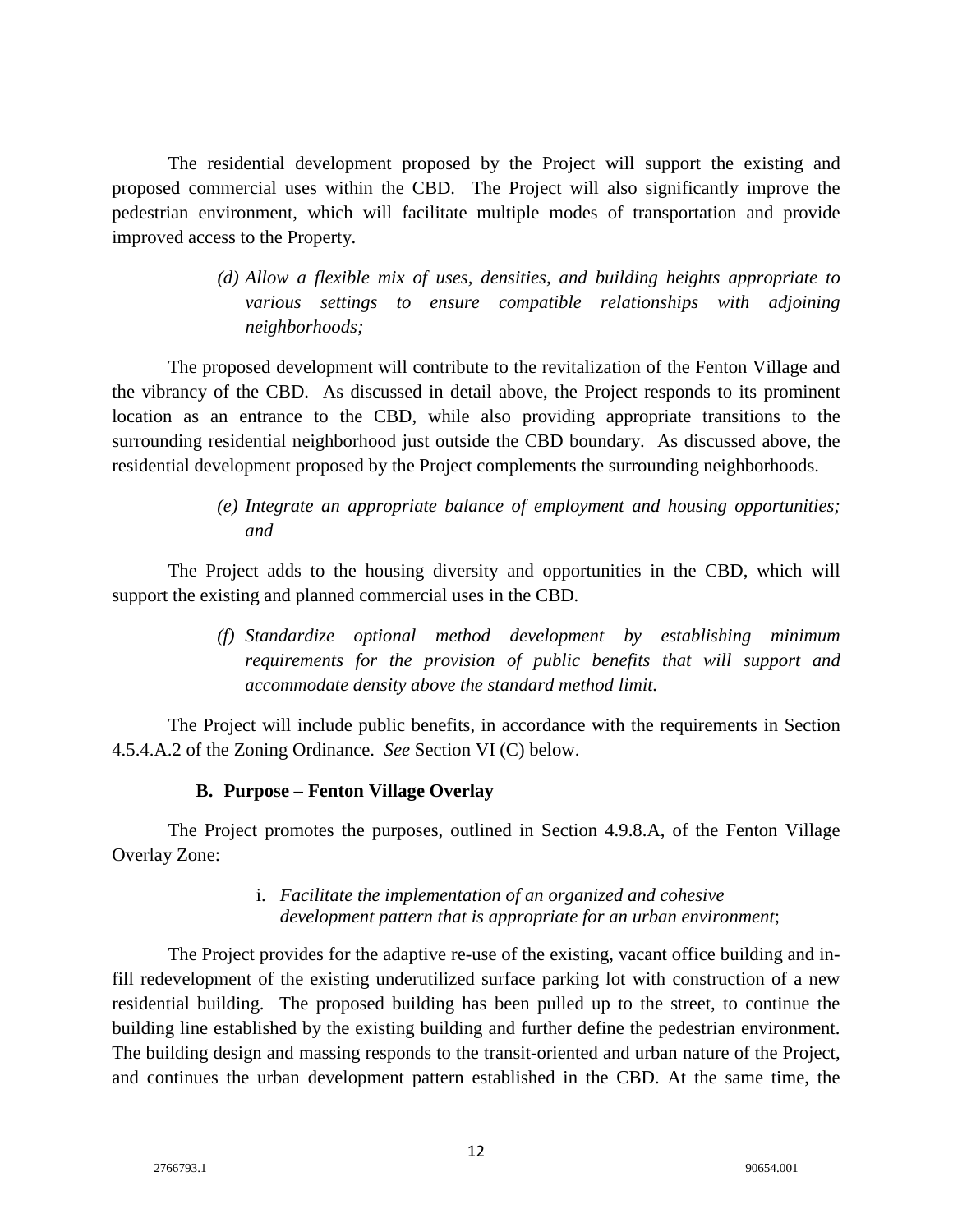Project also provides a transition to, and promotes compatibility with, the adjacent single-family homes.

# ii. *Encourage attractive design and ensure compatibility with existing buildings and uses within and adjacent to the Overlay zone*;

The Project provides for the redevelopment of an existing surface parking lot and vacant office building, which have become an eye sore in the community. The Project will redevelop the surface parking lot with construction of a new residential building. Additionally, the existing building will be re-skinned to complement the new construction, so that the existing and proposed buildings work with each other, while preserving and incorporating the massing of the existing building. As discussed above, the Project has been designed to provide an appropriate transition between the more intensive uses of the CBD and the single-family neighborhoods just outside of the CBD boundary. Furthermore, the proposed residential use will support the existing commercial uses within the Fenton Village and will complement the adjacent residential neighborhoods.

# iii. *Provide flexibility of development standards to encourage innovative design solutions*;

The flexible development standards provided by the Fenton Village Overlay Zone (*e.g*. building height compatibility for confronting residential properties), facilitate the redevelopment of the surface parking lot on the Property with an architecturally pleasing building that both responds to the Property's location as an entrance to the CBD and a transitional site.

# iv. *Allow for the transfer of the public open space requirement to other properties within the Overlay zone*; *and*

As recommended by the Sector Plan and encouraged by the Fenton Village Overlay Zone, the Project will provide off-site public open space. The Project will comply with the public open space requirements contained in Section 6.3.6.C, which regulate off-site improvements.

## v. *Allow new uses*.

The Project provides for additional housing opportunities in the Fenton Village Overlay Zone through adaptive re-use of the vacant office building and redevelopment of the surface parking lot with construction of a new building. The proposed residential development will support the existing commercial uses in the Fenton Village and contribute to the creation of a vibrant mixed-use community.

## **C. Special Regulations for the Optional Method of Development**

Properties developed under the Optional Method of Development must comply with the general requirements and development standards of the CR Zone and must provide public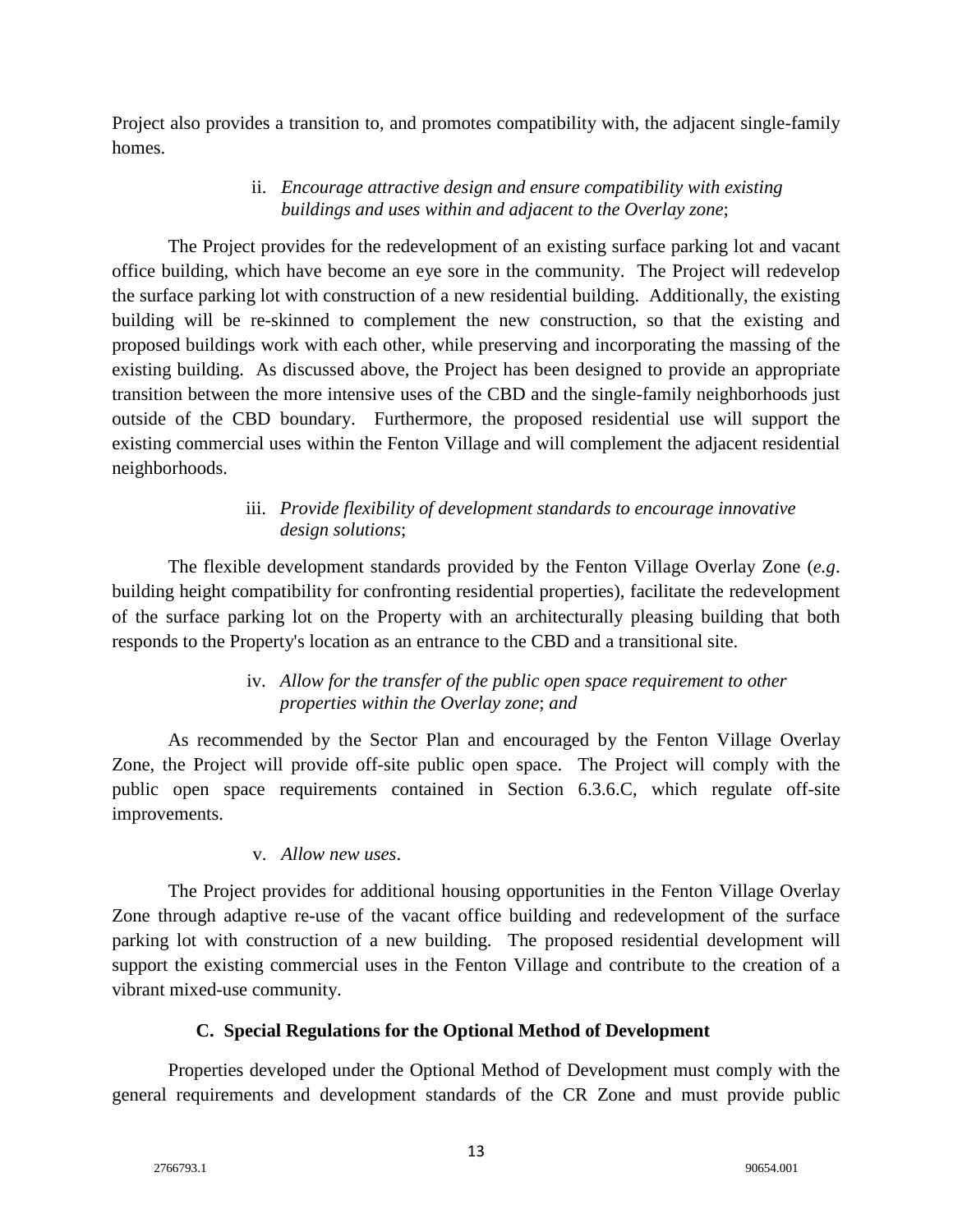benefits under Section 4.5.4.A.2 to obtain greater density and height than allowed under the Standard Method of Development.

# *i. Incentive Density*

The Project will provide public benefits and address the Incentive Density Guidelines for the CR Zone. The Applicant is seeking incentive density above the Standard Method of Development. The Standard Method of Development allows for the greater of 0.5 FAR, or 10,000 square feet of gross floor area. The Property subject to this Sketch Plan will have up to 85,843.5 square feet of incentive density, to achieve a total density of 99,667 square feet.

As such, the Project will achieve a minimum of 100 public benefit points from at least four categories, including the following:

| <b>Public Benefit</b>        | <b>Total Points</b> | <b>Total</b>    |
|------------------------------|---------------------|-----------------|
|                              | <b>Allowed per</b>  | <b>Points</b>   |
|                              | <b>Zoning</b>       | <b>Provided</b> |
|                              | <b>Ordinance</b>    |                 |
| <b>Transit Proximity</b>     | 50                  | 30              |
|                              |                     |                 |
| <b>Connectivity and</b>      |                     |                 |
| <b>Mobility</b>              |                     |                 |
| Minimum Parking              | 10                  | 10              |
|                              |                     |                 |
| <b>Diversity of Uses and</b> |                     |                 |
| <b>Activities</b>            |                     |                 |
| <b>Moderately Priced</b>     | N/A                 | 35              |
| Dwelling Unit                |                     |                 |
|                              |                     |                 |
| <b>Quality Building and</b>  |                     |                 |
| <b>Site Design</b>           |                     |                 |
| <b>Structured Parking</b>    | 20                  | 20              |
|                              |                     |                 |
| <b>Protection and</b>        |                     |                 |
| <b>Enhancement of</b>        |                     |                 |
| <b>Natural Environment</b>   |                     |                 |
| <b>BLTs</b>                  | 30                  | 1.84            |
|                              |                     |                 |
| <b>Building Reuse</b>        | 100                 | 34.5            |
|                              |                     |                 |
| <b>TOTAL POINTS</b>          |                     | 131.34          |
| <b>TOTAL NUMBER OF</b>       |                     | 6               |
| <b>CATEGORIES</b>            |                     |                 |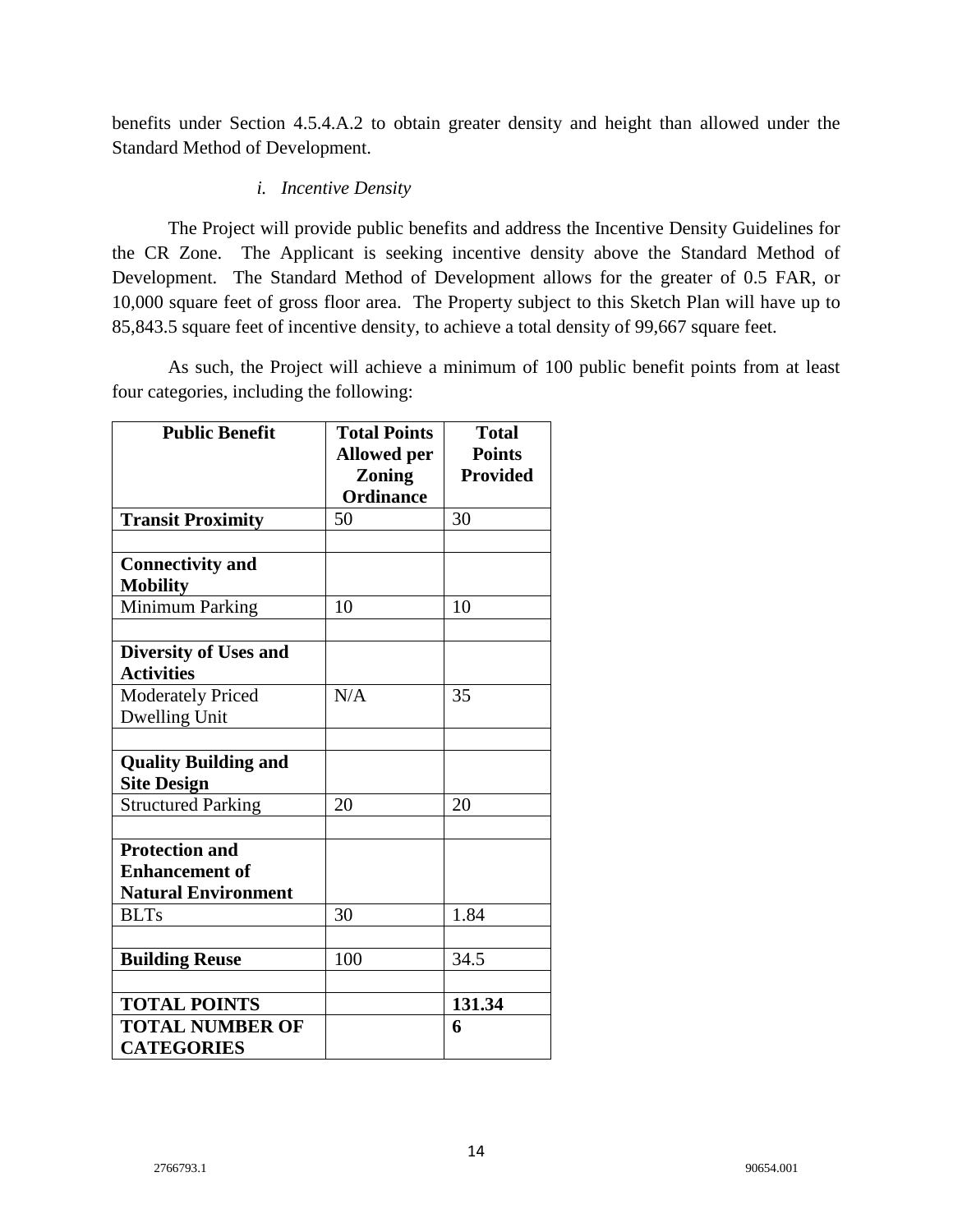#### 1. Transit Proximity

As discussed above, the Property is located within 2,500 feet of the Silver Spring Metro station and 2,100 feet of the proposed Silver Spring Library Purple Line station.

2. Minimum Parking

The Project is currently proposing to provide fewer than the maximum allowed number of parking spaces. Based on the calculation below, 10 points are appropriate for this category:

 $[(A/P)/(A/R)]*10$ 

| A (maximum allowed spaces)  | $= 151$ |
|-----------------------------|---------|
| R (minimum required spaces) | $= 68$  |
| P (proposed spaces)         | $=$ 33  |

#### $[(151/33)/(151/68)]$ <sup>\*</sup>10 = **10 points**

3. Affordable Housing

The Project will provide up to 15% of the units as MPDUs, thereby exceeding the minimum percentage of MPDUs required (*e.g.* 12.5%). Based on the calculation below, up to 35 points are appropriate for this category:

 $(P-R)*12 + W*2+T*5$ 

| P (percentage MPDUs provided)               | $= 15\%$   |
|---------------------------------------------|------------|
| R (percentage MPDUs required)               | $= 12.5\%$ |
| W (percentage 2 bedroom MPDUs provided) $=$ | 15%        |
| $T$ (percentage 3 bedroom MPDUs provided) = | $0\%$      |

 $(15-12.5)*12 + 2.5*2+0*5 = 35$  points

4. Structured Parking

All of the parking provided on-site will be located in a structured parking garage. As such, the Applicant is requesting 20 points from this category.

 $[(A/T)^*10] + [(B/T)]^*20$ 

| A (above-grade spaces) | $\equiv$ | -0     |
|------------------------|----------|--------|
| B (below-grade spaces) |          | $= 33$ |
| T (total spaces)       |          | $= 33$ |

 $[(0/33) * 10] + [(33/33)] * 20 = 20$  points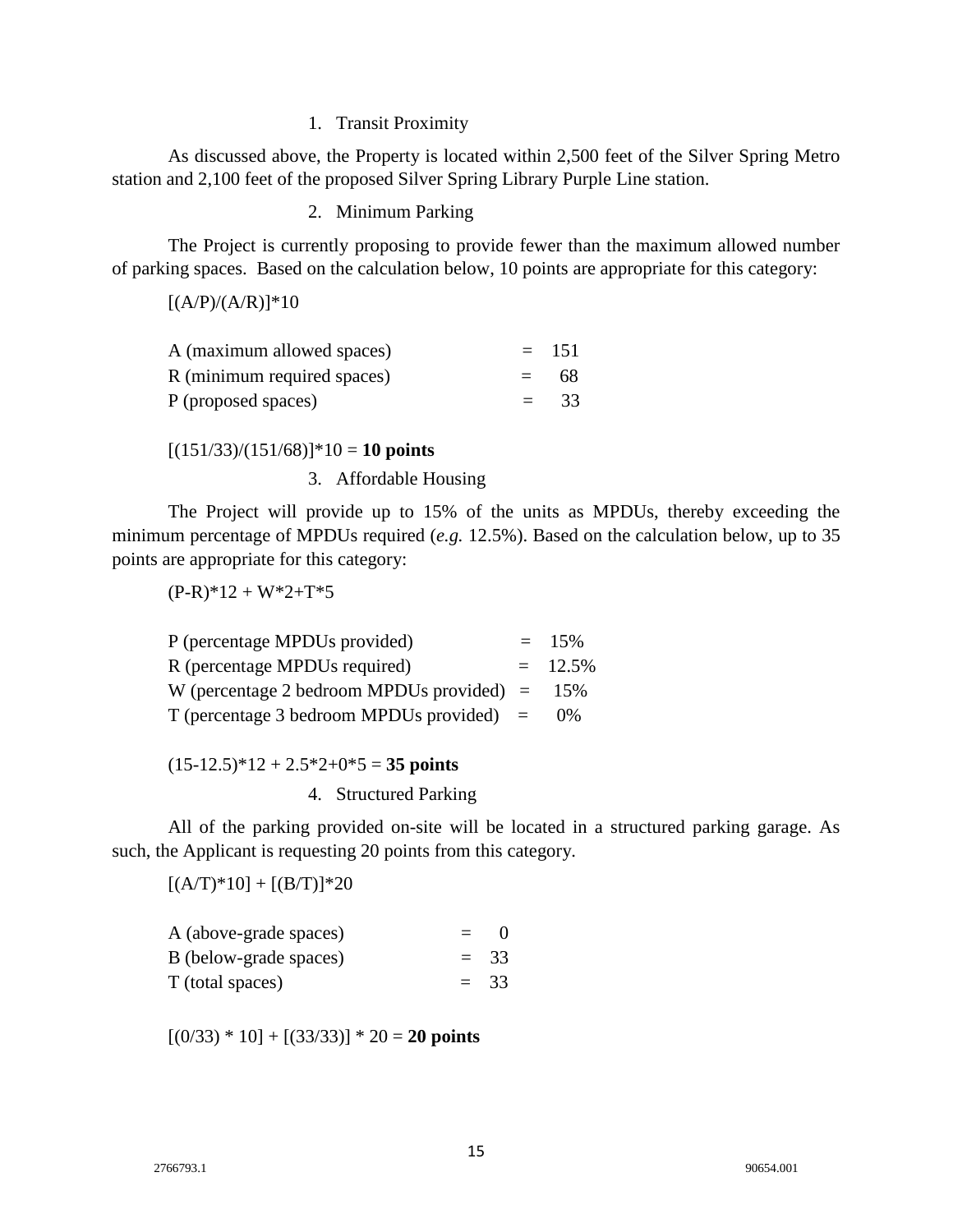#### 5. Building Lot Termination

The Applicant will purchase BLT easements, or make a payment to the Agricultural Land Preservation Fund in an amount equal to 7.5% of the incentive density floor area. Based on the calculation below, the Project is eligible for 1.84 points from this category.

85,843.5 sf x 7.5% = 6,438/31,500 = .2044 BLT \* 9 points = **1.84 points**

#### 6. Building Re-Use

As discussed above, the Project will adaptively re-use the vacant existing office building. A minimum of 75% of the structure system of the building will be retained, and an architectural deconstruction company will be used to remove reusable and recyclable materials before any demolition, if applicable. Based on the square footage of the existing building, 34.5 points are available from this category.

 $(R/I)*100$ 

| R (retained gross floor area)           | $= 29,600 \text{ sf}$ |
|-----------------------------------------|-----------------------|
| I (incentive density gross floor area)  | $= 85,843.5$ sf       |
| $(29,600/85,843.5) * 100 = 34.5$ points |                       |

## **D. Development Standards**

Section 4.5.4 of the Zoning Ordinance sets forth the development standards for the Optional Method of Development within the CR Zone. A development table is included with the Sketch Plan, which compares these development standards with the Project.

## **VII. Findings Required for Sketch Plan Approval**

The purpose of this portion of the Statement is to provide justification that the Sketch Plan satisfies the applicable provisions of the Zoning Ordinance governing the approval of a Sketch Plan application. As set forth below, the Sketch Plan satisfies the findings in Section 7.3.3.E:

> *1. The Sketch Plan meets the objectives, general requirements, and standards of the Zoning Ordinance.*

As discussed in this Statement, this Application satisfies the objectives, general requirements and standards of the CR Zone.

> *2. The Sketch Plan substantially conforms with the recommendations of the applicable master plan.*

The Project's conformance with the goals and objectives of the Silver Spring CBD Sector Plan is discussed in Section V above.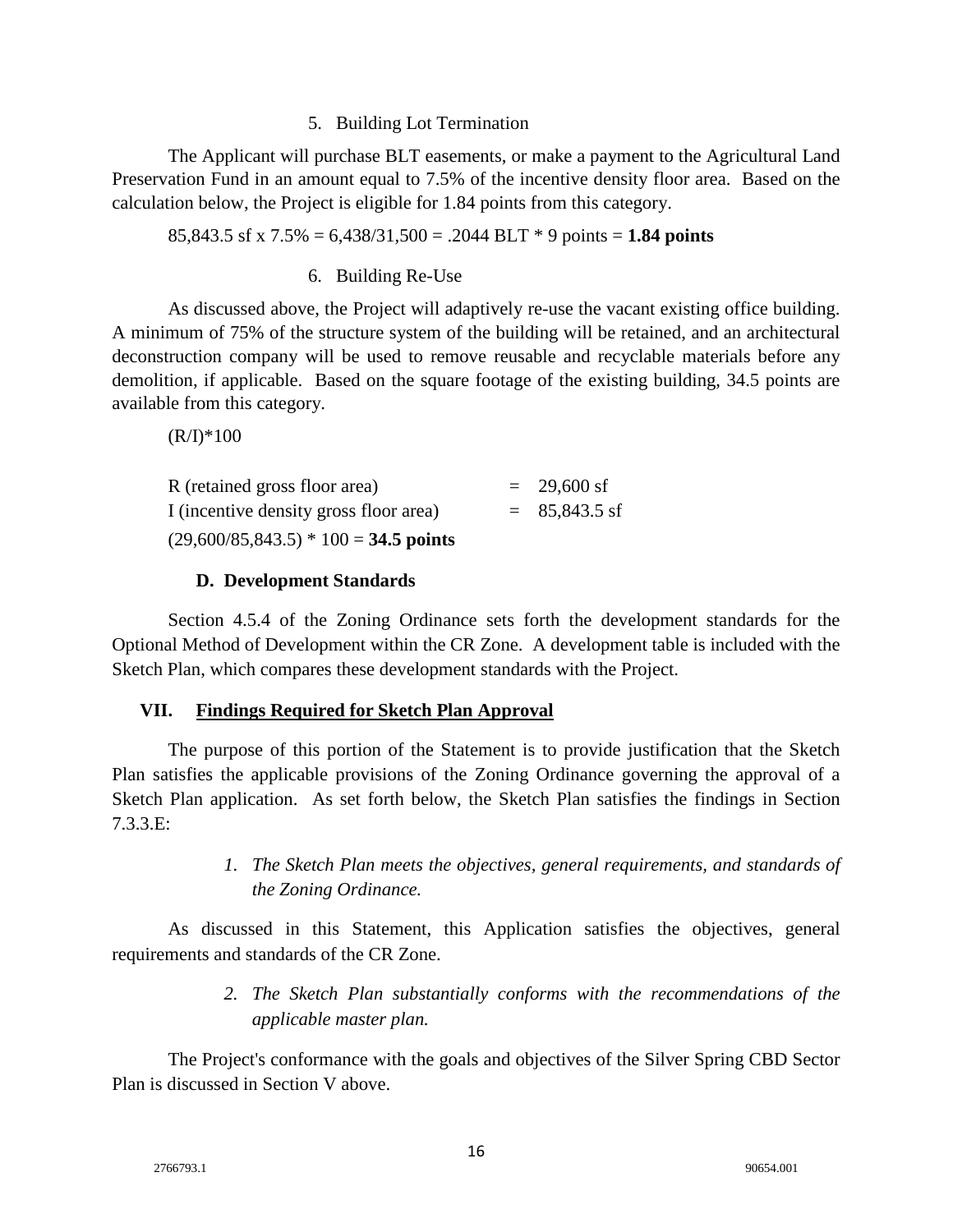*3. The Sketch Plan satisfies any development plan or schematic development plan in effect on October 29, 2014.*

This provision is not applicable because no development plan or schematic development plan has been approved for the Property.

> *4. The Sketch Plan achieves compatible internal and external relationships between existing and pending nearby development.*

The Project will provide desired, additional housing opportunities in the CBD. The Project responds to the Property's prominent location in close proximity to transit services and as an entrance to the CBD. Simultaneously, the architectural design will create a residential and pedestrian-friendly scale that will provide an appropriate transition to the single-family homes located just outside of the CBD boundary.

> *5. The Sketch Plan provides satisfactory general vehicular, pedestrian, and bicyclist access, circulation, parking and loading.*

Adequate parking will be provided on-site to accommodate all users of the Property. Given the Property's proximity to various transit services, the Applicant anticipates that a significant amount of residents will rely on public transit for work and personal trips.

The Project will result in improved vehicular access through the elimination of two of the existing curb cuts. Access to parking and loading has been strategically located to ensure compatibility. In response to comments received from the community, access to the loading has been located along Sligo Avenue and access to the garage will be provided off of Gist Avenue. Pedestrian and vehicular access to the Property is adequate, safe, and efficient.

> *6. The Sketch Plan proposes an outline of public benefits that supports the requested incentive density and is appropriate for the specific community; and*

The public benefits are sufficient to justify the requested density. The public benefits and incentive density are discussed in Section VI.c above.

> *7. The Sketch Plan establishes a feasible and appropriate phasing plan for all structures, uses, rights-of-way, sidewalks, dedications, public benefits, and future preliminary and site plan applications.*

The Project will be developed in one phase.

## **VIII. Forest Conservation**

The Property is exempt from the requirements of Chapter 22A of the Montgomery County Code (the "Forest Conservation Law"). The existing conditions plan demonstrates that there are no forested areas on-site. The Property contains no floodplain, protected soils,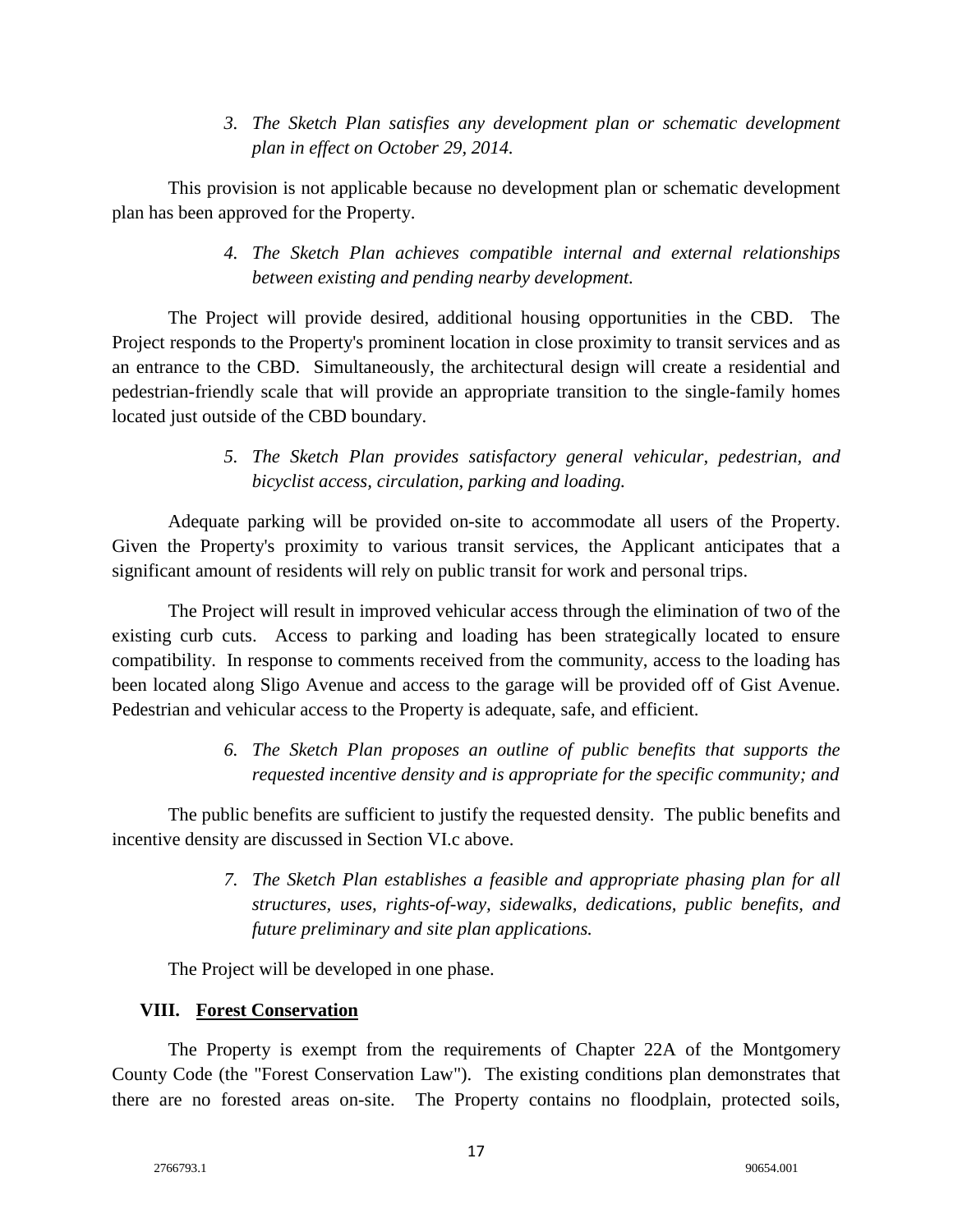endangered species, or other natural features that would impact development. The site is not located within a Special Protection Area.

## **IX. Adequate Public Facilities**

The public facilities will be more than adequate to accommodate the proposed development. The Applicant is submitting a traffic statement prepared by Lenhart Traffic Consulting, Inc., the Applicant's transportation consultant, which shows that the Project is anticipated to result in a net decrease of 47 AM and 5 PM weekdays peak hour trips, as compared to the former office use.

The Property falls within the Blair cluster, which includes the East Silver Spring elementary, Takoma Park middle and Blair high school. The current FY 2018 Subdivision Staging Policy Schools Test, effective July 1, 2017, indicates that capacity in the Blair cluster is currently inadequate at the high school level (*i.e*. over 120% utilization). However, given placeholder CIP projects, the Blair cluster is open conditionally.

The Property is already served by existing water and sewer. The Property is located within water and sewer categories W-1 and S-1. Water and sewer needs are expected to be met by the Washington Suburban Sanitary Commission ("WSSC") through connections to the existing water and sewer lines.

Electric, gas and telecommunications services will also be available. Other public facilities and services – including police stations, firehouses, and health care facilities – are currently operating in accordance with the Annual Growth Policy and will continue to be sufficient following construction of the Project.

# **X. Community Outreach**

The Applicant has held numerous meetings with the community (both formal and informal), including meetings with nearby property owners and representatives of the East Silver Spring Community Association ("ESSCA") on September 18, 2017 and September 26, 2017. Additionally, the Applicant met with an adjacent property owner on October 27, 2017. A presubmission outreach meeting was also held at the Silver Spring Civic Building, on November 8, 2017. Notice was properly given for the pre-submission community meeting in accordance with the standards set forth in the Development Review Procedures Manual.

## **XI. Conclusion**

The Applicant is excited to move forward with this Project and make a significant investment in the Property. The Project facilitates the transformation of the vacant Property, which has become blighted and an eye sore, into a vibrant residential community that will contribute to the revitalization of the Fenton Village. As demonstrated by this Statement, the Application complies with all applicable requirements of the Zoning Ordinance that govern